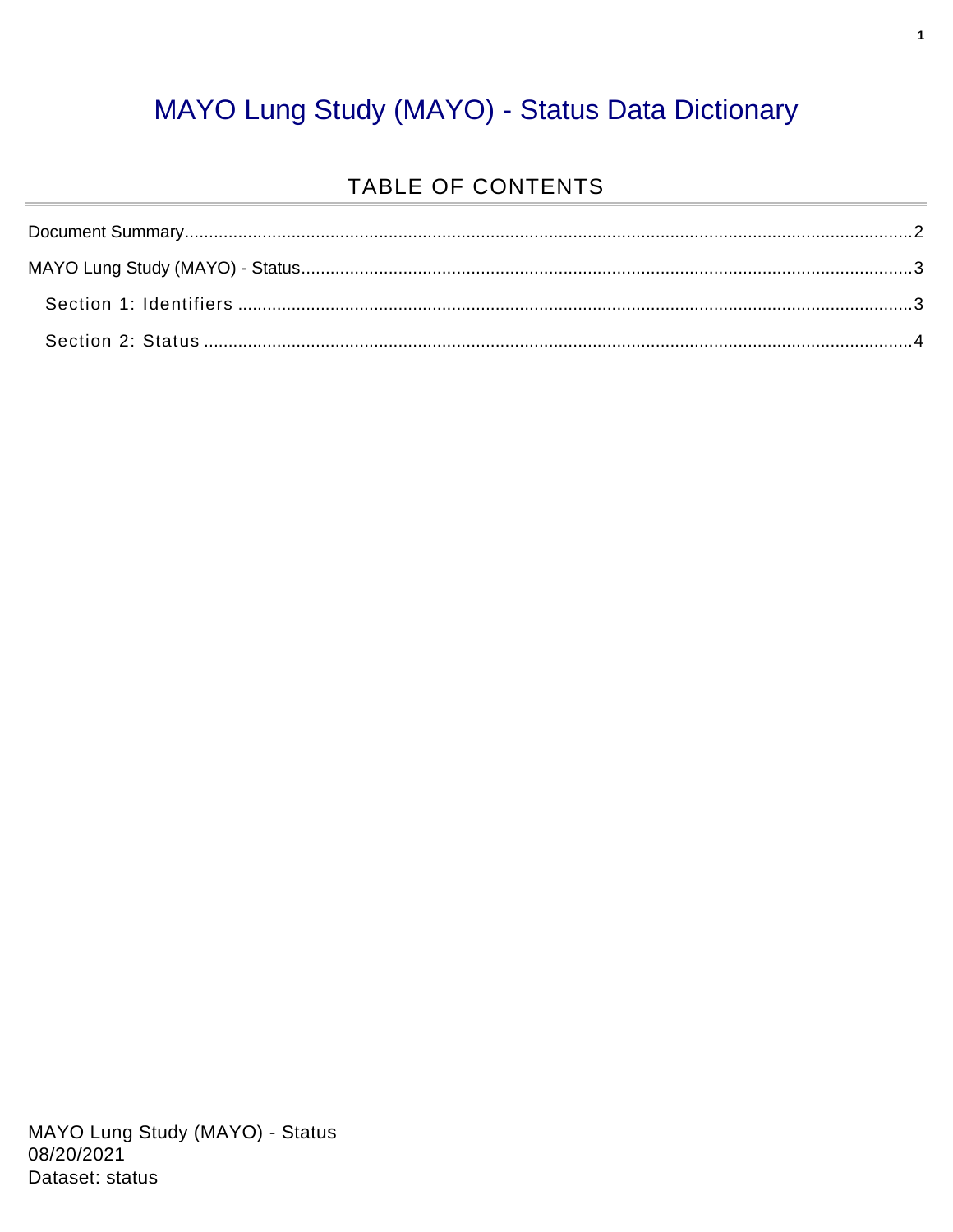### Document Summary

<span id="page-1-0"></span>

| Property          | Value                           |  |  |
|-------------------|---------------------------------|--|--|
| Document Title    | MAYO Lung Study (MAYO) - Status |  |  |
| Date Created      | 08/20/2021                      |  |  |
| For Dataset       | status                          |  |  |
| Sections          | 2                               |  |  |
| <b>Entries</b>    | 19                              |  |  |
| Document Filename | dictionary_status-08202021.rtf  |  |  |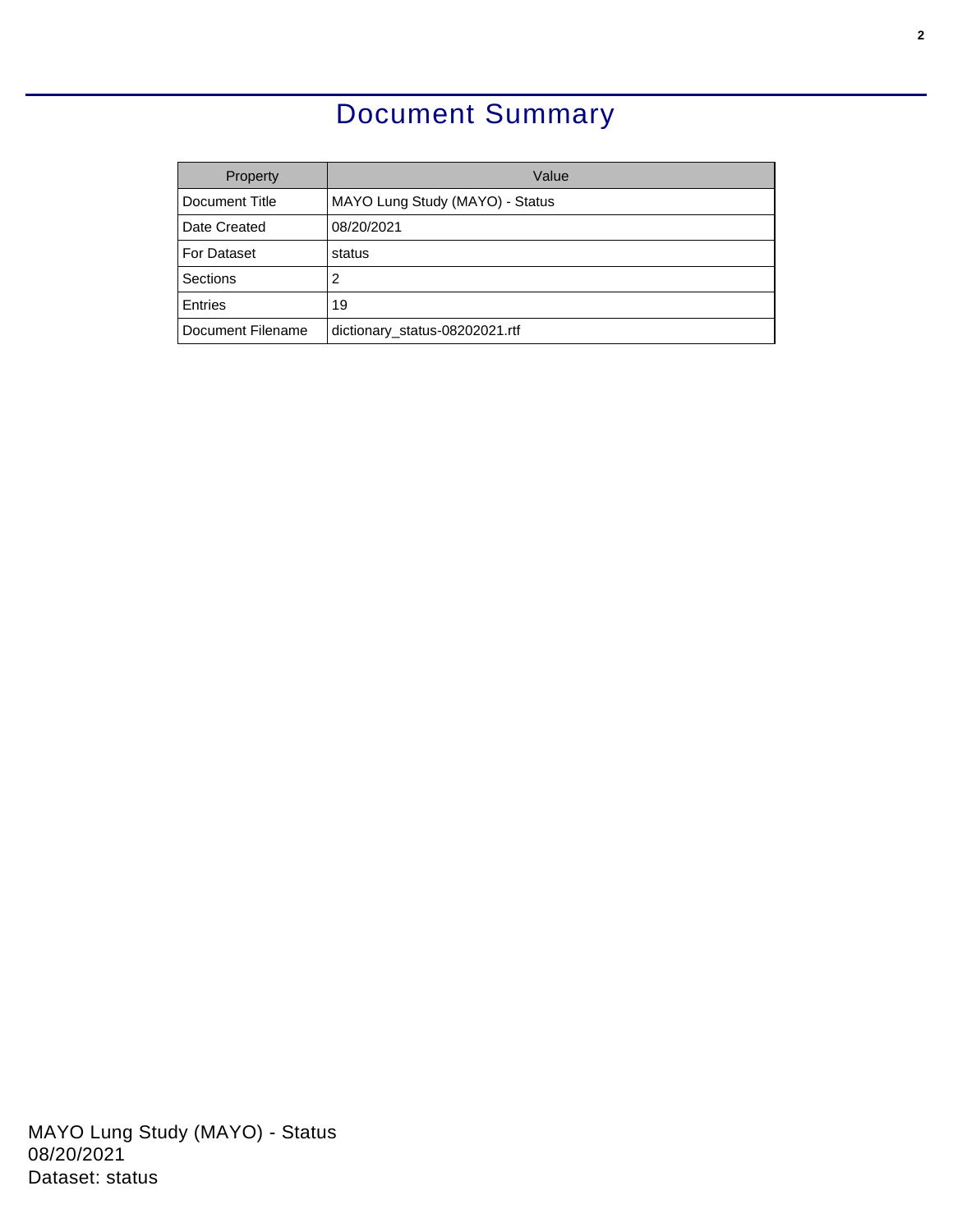# MAYO Lung Study (MAYO) - Status Section 1: Identifiers

<span id="page-2-1"></span><span id="page-2-0"></span>

| Variable | _abel              | Description | Format Text <sup>l</sup> |
|----------|--------------------|-------------|--------------------------|
| PID      | Patient Identifier |             | Num                      |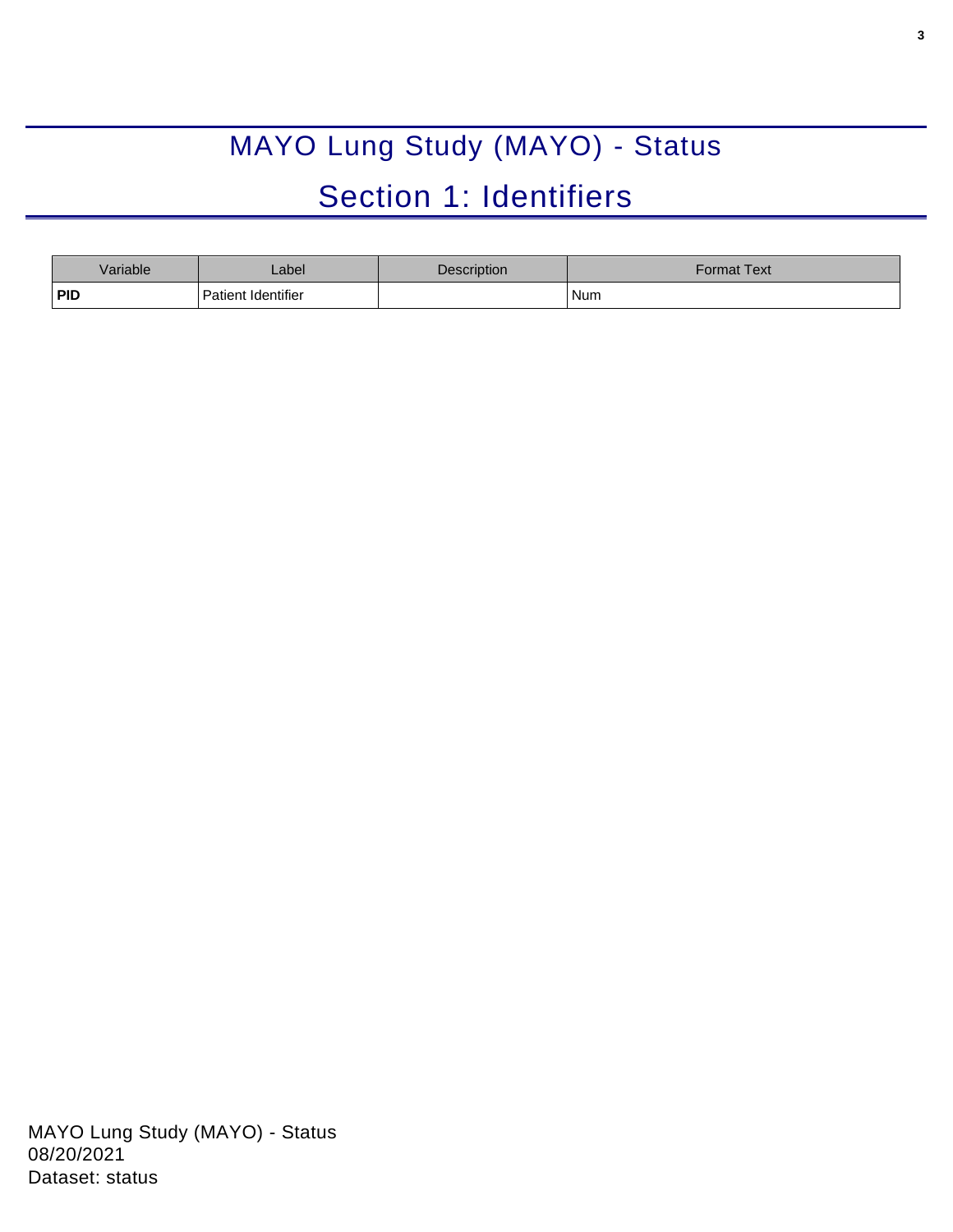## Section 2: Status

<span id="page-3-0"></span>

| Variable                     | Label                            | <b>Description</b> | <b>Format Text</b>                                                                                                                                                                                                                                                                                                                                                                                                                                                                                                                                                                                                                        |
|------------------------------|----------------------------------|--------------------|-------------------------------------------------------------------------------------------------------------------------------------------------------------------------------------------------------------------------------------------------------------------------------------------------------------------------------------------------------------------------------------------------------------------------------------------------------------------------------------------------------------------------------------------------------------------------------------------------------------------------------------------|
| stat_detect_loc              | <b>Where Detected</b>            |                    | .M="Missing / Not Applicable"<br>1=" Mayo Lung Project"<br>2="Mayo Clinic"<br>3="Elsewhere"<br>5="Undocumented Value"                                                                                                                                                                                                                                                                                                                                                                                                                                                                                                                     |
| stat detect method           | Detected By                      |                    | .M="Missing / Not Applicable"<br>1="Sputum"<br>$2=" x - x^2$<br>3=" Sputum and x-ray"<br>4="Symptom only"<br>5="Other"                                                                                                                                                                                                                                                                                                                                                                                                                                                                                                                    |
| stat_diag_confirm            | <b>Confirmation Of Diagnosis</b> |                    | .M="Missing / Not Applicable"<br>1="Confirmed"<br>2="Probable (cyto/histo)"<br>3="Probable (no cyto/histo)"                                                                                                                                                                                                                                                                                                                                                                                                                                                                                                                               |
| stat_diag_confirm_<br>method | How Diagnosis Confirmed          |                    | .M="Missing / Not Applicable"<br>1="Autopsy - prior to treatment"<br>2="Surgical resection (cure)"<br>3="Surgical resection(palliative)or biopsy only"<br>4="Mediastinoscopic specimen"<br>5="Mediastinostomy specimen"<br>6="Cervical lymph node biopsy"<br>7="Needle biopsy - lung"<br>8="Needle biopsy - pleura"<br>9="Needle aspiration cytology, lung"<br>10="Needle aspiration cytology, pleura"<br>11="Endoscopic biopsy"<br>12="Endoscopic curetting"<br>13="Endoscopic brushing"<br>14="Endoscopic aspirate or washing"<br>15="Sputum cytology"<br>16="Other biopsy or aspirate"<br>17="Positive chest x-ray only"<br>18="Other" |
| stat event type              | Event                            |                    | $1 = "Death"$<br>2="Refused initial screen"<br>3="Excluded"<br>4="Readmitted"<br>5="Dropped out of 4-month follow-up"<br>6="Lost"<br>7="Initial primary resp. tumor"<br>8="Refused further follow-up"<br>9="Transferred to Localization Phase"<br>10="Transferred to Post Treatment Phase"<br>11="Subsequent primary resp. tumor"<br>12="Local recurrence"<br>13="Metastasis"<br>14="False positive"<br>15="Primary not proved close observation"<br>16="Completed 6 years of follow-up"                                                                                                                                                  |